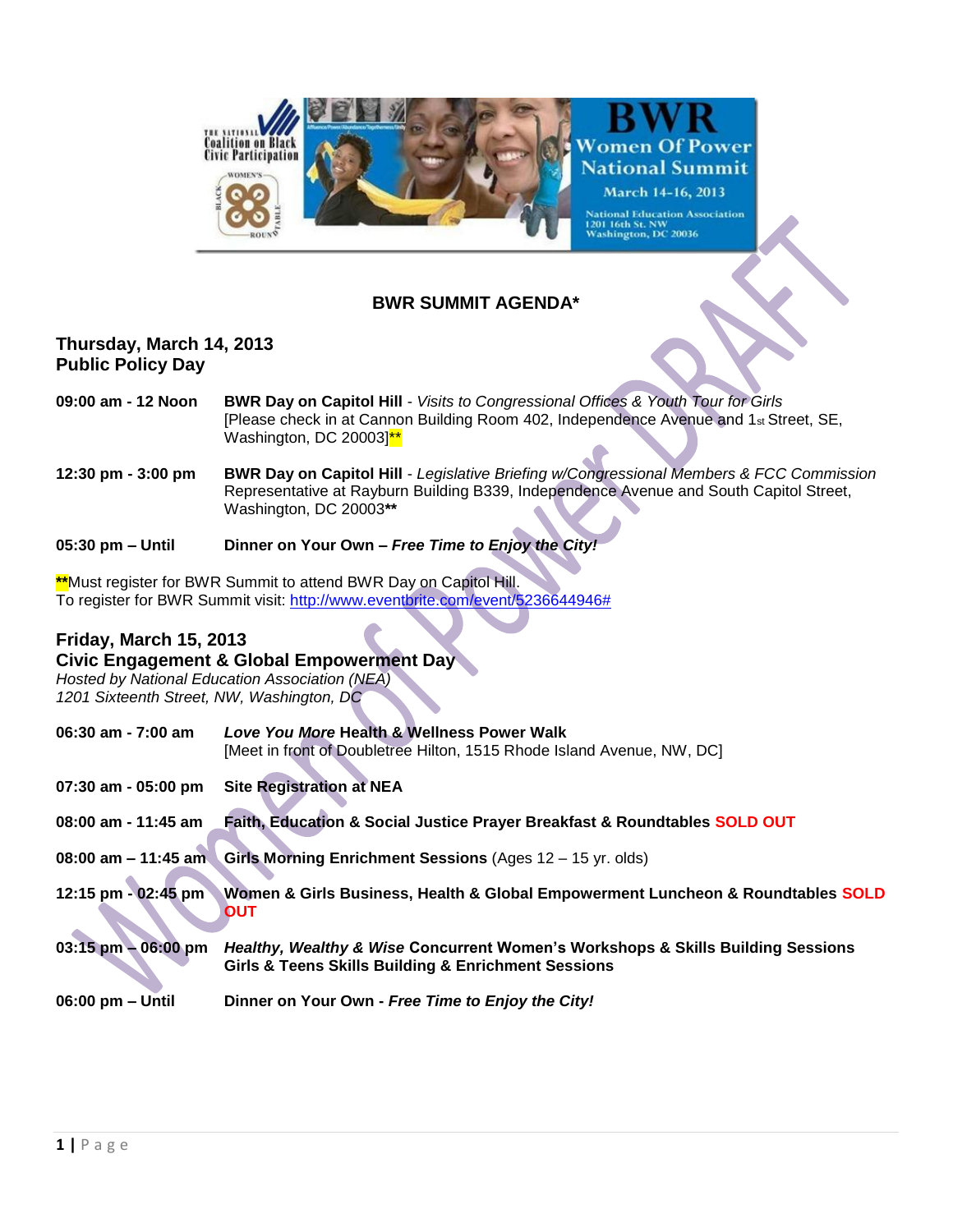# **Saturday, March 16, 2013 Community Day**

*Hosted by Shiloh Baptist Church 1500 Ninth Street, NW, Washington, DC* 

**10:30 am – 4:00 pm Site Registration** 

# **11:00 am - 05:00 pm Health Fair, Mini-Expo**

Free Health Screenings & Financial Planning *Love You More* Health & Wellness Power Walk & Group Exercises (Zumba, Line Dancing, Hand Dancing, Yoga, Word-A-Cise & More!) Enrichment Sessions for Women & Girls, Girls Tech Camp Pearls of Wisdom Mentoring Initiative

\*BWR Summit agenda subject to change.

For more BWR Summit details visit www.ncbcp.org